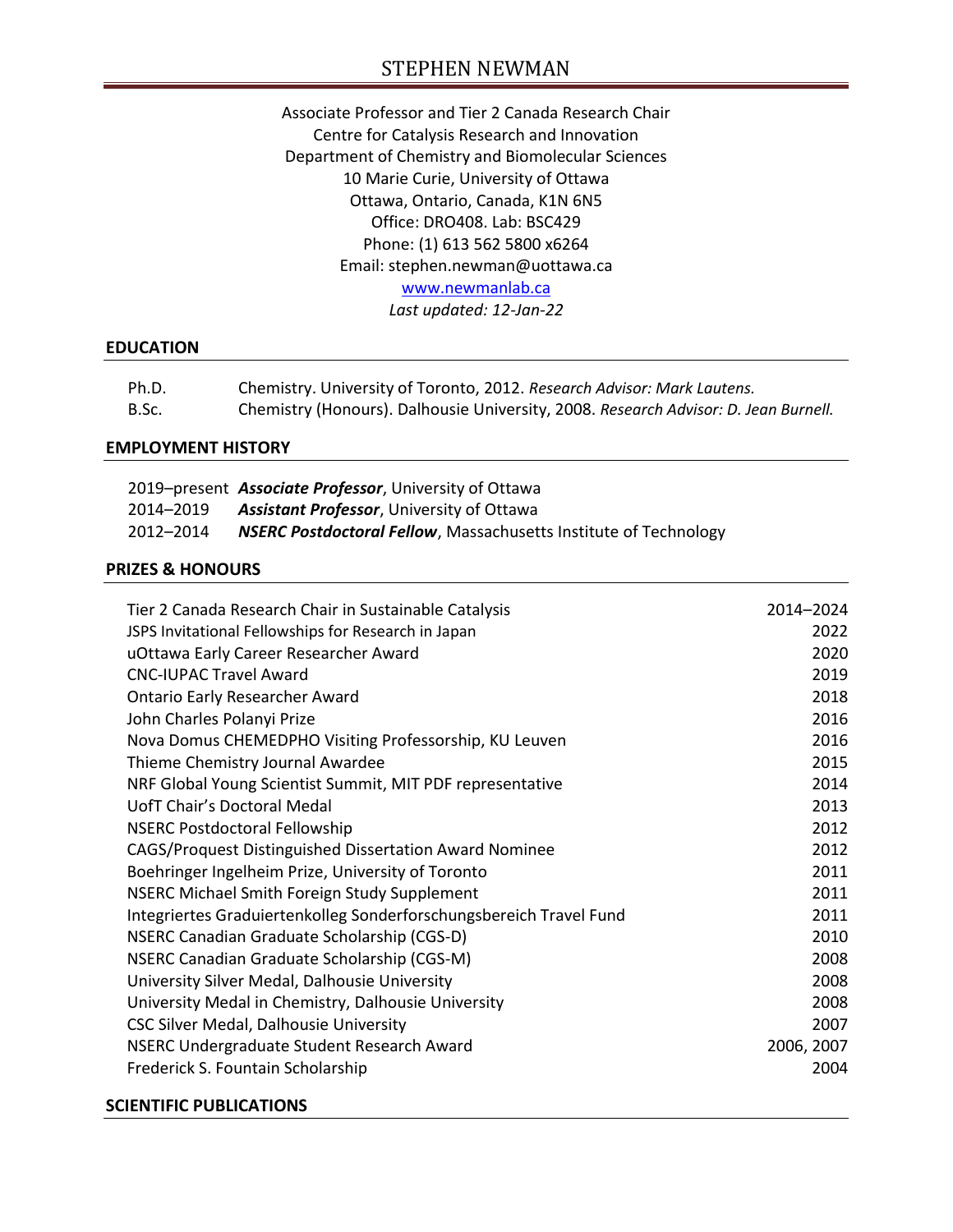42. Dimakos, V.; Newman, S. G. Rapid Access to b-Amino Aldehydes by a Ni/Ir Dual-Catalyzed Homologation Reaction. *Chem Catal.* **2021**, *1*, 1354. *Invited preview article*. DOI: 10.1016/j.checat.2021.11.008

41. Cook, A.; MacLean, H.; St-Onge, P.; Newman, S. G. Nickel-Catalyzed Reductive Deoxygenation of Diverse C-O Bond-Bearing Functional Groups. *ACS Catal.* **2021**, *11*, 13337. DOI: 10.1021/acscatal.1c03980

40. Isbrandt, E. S.; Nasim, A.; Zhao, K.; Newman, S. G. Nickel-Catalyzed Aldehyde and Alcohol Arylation Reactions Facilitated by a 1,5-Diaza-3,7-diphosphacyclooctane Ligand. **2021**. *J. Am. Chem. Soc*. **2021**, *143*. 14646. DOI: 10.1021/jacs.1c05661

39. Freure, G. P. R.; Skrotzki, E. A.; Lavertu, J.-D. E.; Newman, S. G. Palladium-Catalyzed Cross-Coupling of Superbase-Generated C(sp<sup>3</sup> ) Nucleophiles. *ACS Catal.* **2021**, *11,* 12258*.* DOI: 10.1021/acscatal.1c03180

*Highlighted as an 'Editors Choice' article (pubs.acs.org/page/policy/editorchoice/index.html)*

38. Zheng. Y.-L. Xie, P.-P.; Daneshfar, O.; Houk, K. N.; Hong, X.; Newman, S. G. Direct Ketone Synthesis by a Nickel-Catalyzed Suzuki-Miyaura Coupling of Methyl Esters. *Angew. Chem. Int. Ed.* **2021**, *24*, 13476. DOI: 10.1002/anie.202103327

37. Skrotzki, E.; Vanadavasi, J. K.; Newman, S. G. Ozone-Mediated Amine Oxidation and Beyond: A Solvent Free, Flow-Chemistry Approach. *J. Org. Chem.* **2021**, *86,* 14169*.* DOI: 10.1021/acs.joc.1c00768 *Invited contribution on 'Enabling Techniques for Organic Synthesis' (https://pubs.acs.org/toc/joceah/86/20)*

36. Zheng, Y.-L.; Newman, S. G. Cross-Coupling Reactions with Esters, Aldehydes, and Alcohols. *Chem. Commun.* **2021**, *57*, 2591. DOI: 10.1039/D0CC08389E

35. Cook, A.; Clément, R.; Newman, S. G. Reaction Screening in Multiwell Plates: High-Throughput Optimization of a Buchwald-Hartwig Amination. *Nat. Prot.* **2021**, *16*, 1152. DOI: 10.1038/s41596-020- 00452-7

34. Cook, A.; Prakash, S.; Zheng, Y.-L.; Newman, S. G. Exhaustive Reduction of Esters Enabled by Nickel Catalysis. *J. Am. Chem. Soc.* **2020**, *142*, 8109. DOI: 10.1021/jacs.0c02405 *Highlighted on Organic Chemistry Portal (organic-chemistry.org/Highlights/2020/12October.shtm) Highlighted in ChemistryViews (chemistryviews.org/details/news/11239192/Exhaustive\_Reduction\_of\_Aryl\_Esters.html)*

33. Sullivan, R. J.; Newman, S. G. Reaction Cycling for Kinetic Analysis in Flow. *J. Org. Chem. 2020, 85,*  5464*.* DOI: 10.1021/acs.joc.0c00216 *Highlighted in Org. Process Res. Dev. (DOI: 10.1021/acs.oprd.0c00344)*

32. Kashani, S. K.; Jessiman, J. E.; Newman, S. G. Exploring Homogeneous Conditions for Mild Buchwald–Hartwig Amination in Batch and Flow. *Org. Process Res. Dev.* **2020**, *24,* 1984. DOI: 10.1021/acs.oprd.0c00018

31. Zheng, Y.-L.; Newman, S. G. Ni-Catalyzed Domino Heck-Type Reactions using Methyl Esters as Cross-Coupling Electrophiles. *Angew. Chem. Int. Ed.* **2019**, *58*, 18159. DOI: 10.1002/anie.201911372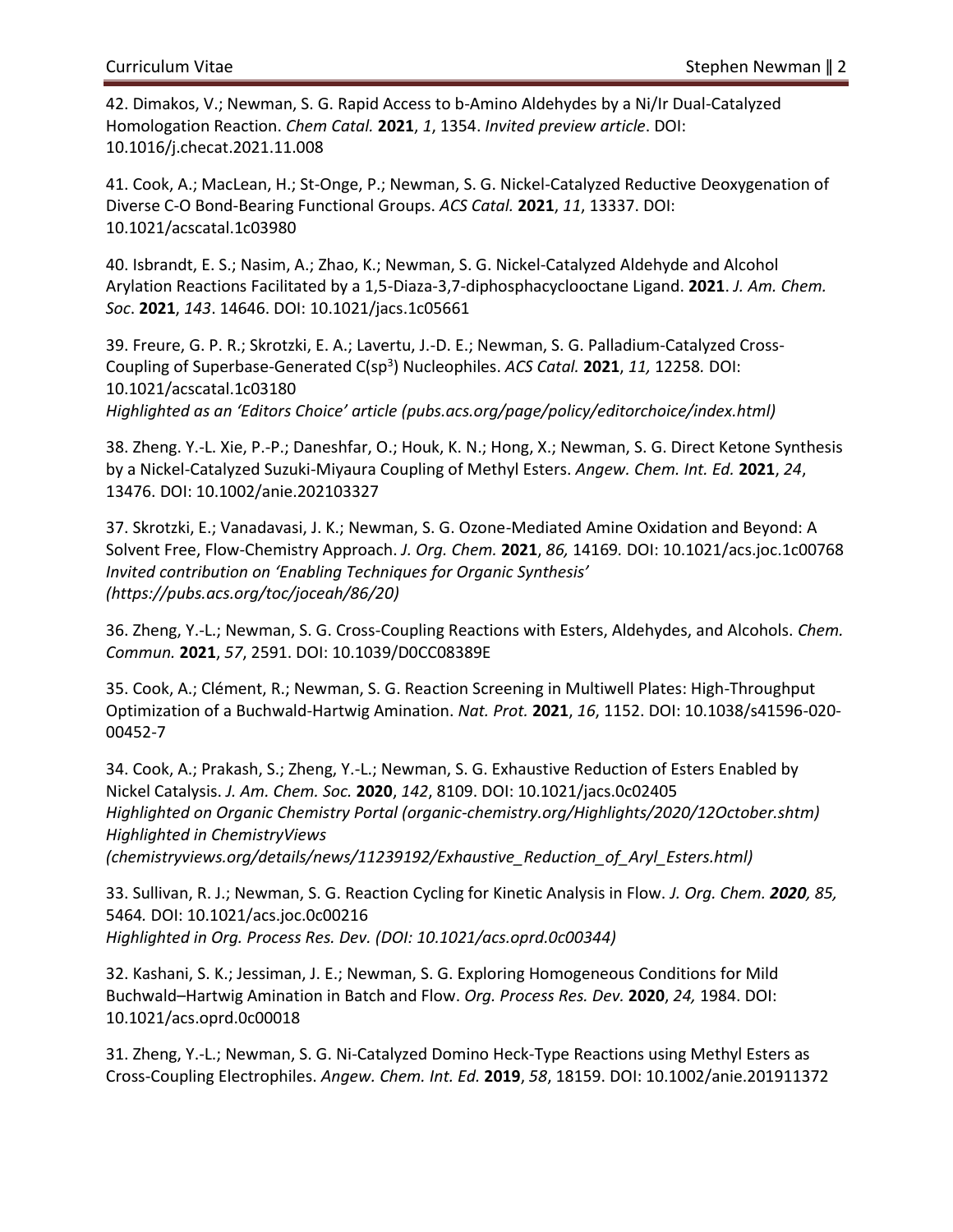30. Sullivan, R. J.; Freure, G. P. R.; Newman, S. G. Overcoming Scope Limitations in Cross-Coupling of Diazo Nucleophiles by Manipulating Catalyst Speciation and Using Flow Diazo Generation. *ACS Catal.* **2019**, *9*, 5623. DOI: 10.1021/acscatal.9b01180 *Highlighted in SynFacts (DOI: 10.1055/s-0039-1690557)*

29. Verheyen, T.; Turnhout, L. v.; Vandavasi, J. K.; De Borggraeve, W. M.; Newman, S. G. Ketone Synthesis by a Nickel-Catalyzed Dehydrogenative Cross-Coupling of Primary Alcohols. *J. Am. Chem. Soc.* **2019**, *141*, 6869. DOI: 10.1021/jacs.9b03280

28. Zheng, Y.-L.; Newman, S. G. Methyl Esters as Cross-Coupling Electrophiles: Direct Synthesis of Amide Bonds. *ACS Catal.* **2019**, *9*, 4426. DOI: 10.1021/acscatal.9b00884

27. Isbrandt, E. S.; Sullivan, R. J.; Newman, S. G. High Throughput Strategies for the Discovery and Optimization of Catalytic Reactions. *Angew. Chem. Int. Ed.* **2019**, *58*, 7180. DOI: 10.1002/anie.201812534

26. Ben Halima, T.; Masson-Makdissi, J.; Newman, S. G. Nickel-Catalyzed Amide Bond Formation from Methyl Esters. *Angew. Chem. Int. Ed.* **2018**, *57*, 12925. DOI: 10.1002/anie.201808560

25. Masson-Makdissi, J.; Vandavasi, J. K.; Newman, S. G. Switchable Selectivity in the Pd-Catalyzed Alkylative Cross-Coupling of Esters. *Org. Lett.* **2018**, *20*, 4094. DOI: 10.1021/acs.orglett.8b01646 *Highlighted on Organic Chemistry Portal (organic-chemistry.org/abstracts/lit6/413.shtm)*

24. Sullivan, R. J.; Newman, S. G. Flow assisted synthesis of heterocycles at high temperatures. *Topics in Heterocyclic Chemistry: Flow Chemistry for the Synthesis of Heterocycles.* **2018**. Springer. Eds. E. Van der Eycken, U. Sharma. DOI: 10.1007/7081\_2018\_18

23. Vandavasi, J. K.; Newman, S. G. A High Throughput Approach to Discovery: Heck-Type Reactivity with Aldehydes. *Synlett*. **2018**, *29*, 2081. DOI: 10.1055/s-0037-1610161 *Invited Synpacts article Highlighted in Org. Process Res. Dev. (DOI: 10.1021/acs.oprd.8b00352)*

22. Kashani, S. K.; Sullivan, R. S.; Andersen, M.; Newman, S. G. Overcoming Solid Handling Issues in Continuous Flow Substitution Reactions through Ionic Liquid Formation. *Green Chem.* **2018**, *20*, 1748. DOI: 10.1039/C8GC00618K

21. Sullivan, R. J.; Newman, S. G. Chiral Auxiliary Recycling in Continuous Flow: Automated Recovery and Reuse of Oppolzer's Sultam. *Chem. Sci.* **2018**, *9*, 2130*.* DOI: 10.1039/C7SC05192A *Highlighted in Org. Process Res. Dev. (DOI: 10.1021/acs.oprd.8b00061)*

20. Vandavasi, J. K.; Hua, X.; Ben Halima, H.; Newman, S. G. A Nickel-Catalyzed Carbonyl-Heck Reaction. *Angew. Chem. Int. Ed.* **2017**, *56*, 15441.DOI: 10.1002/anie.201710241

19. Isbrandt, E. S.; Vandavasi, J. K.; Zhang, W.; Jamshidi, M. P.; Newman, S. G. Catalytic Deuteration of Aldehydes with D2O. *Synlett* **2017**, *28*, 2851. DOI: 10.1055/s-0036-1588540 *Undergraduate student as lead author. Invited contribution in dedication to Prof. Victor Snieckus on the occasion of his 80th birthday*

18. Ben Halima, T.; Vanadavasi, J. K.; Shkoor, M.; Newman, S. G. A Cross-Coupling Approach to Amide Bond Formation from Esters. *ACS Catal.* **2017**, *7*, 2176. DOI: 10.1021/acscatal.7b00245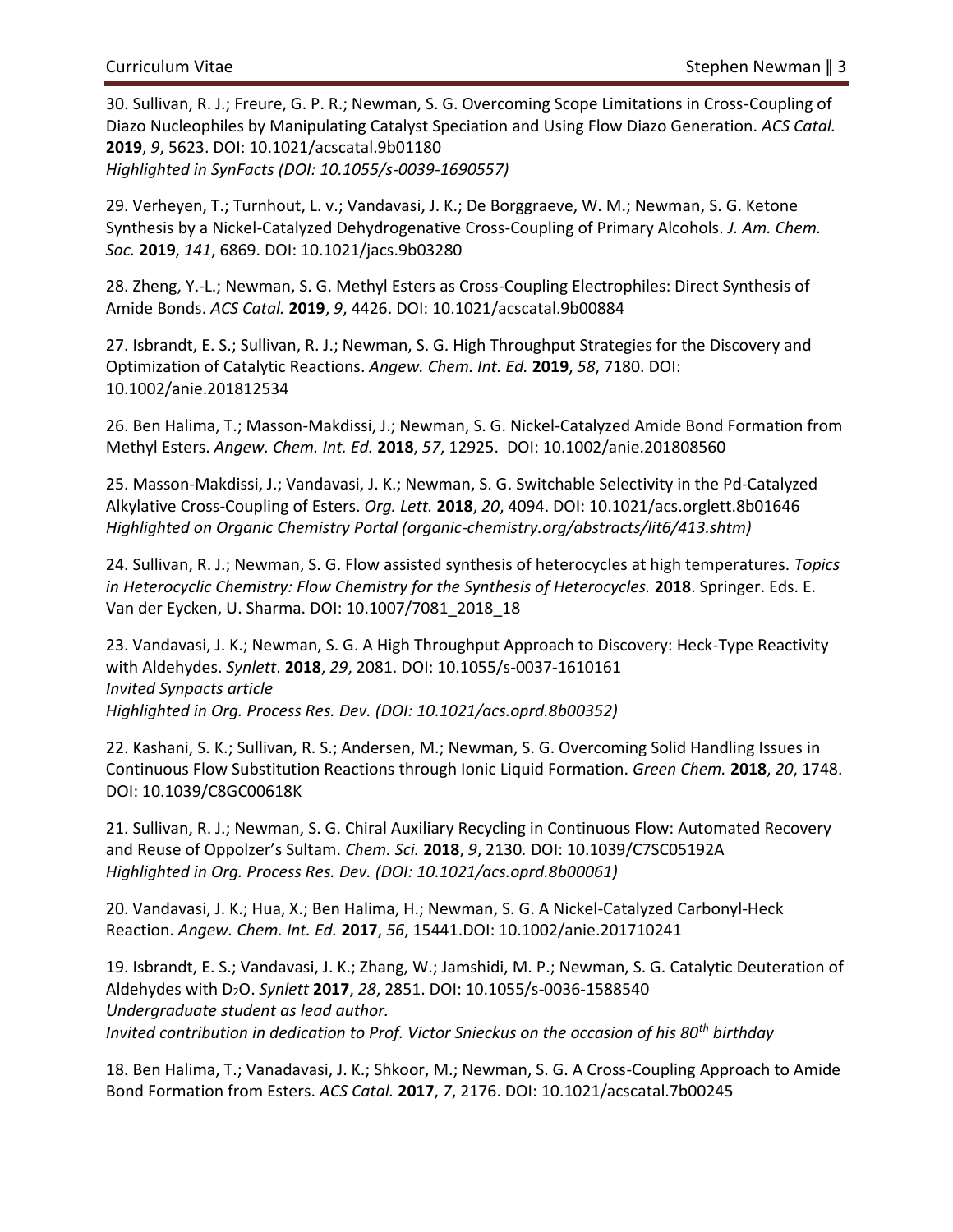17. Ben Halima, T.; Zhang, W.; Yalaoui, I.; Hong, X.; Fang, Y.-F.; Houk, K. N.; Newman, S. G. Palladium-Catalyzed Suzuki–Miyaura Coupling of Aryl Esters. *J. Am. Chem. Soc.* **2017**. *139*, 1311. DOI: 10.1021/jacs.6b12329 *Highlighted in Organic Chemistry Frontiers (DOI: 10.1039/C7QO00068E) Highlighted in SynFacts (DOI: 10.1055/s-0036-1590050)*

*Web of Science "Highly Cited Paper" (top 1% of chemistry)*

16. Hua, X.; Masson-Makdissi, J.; Sullivan, R. J.; Newman, S. G. Inherent Vs Apparent Chemoselectivity in the Kumada-Corriu Cross-Coupling Reaction. *Org. Lett. 2016, 18,* 5312. DOI: 10.1021/acs.orglett.6b0263116 *Highlighted in SynFacts (DOI: 10.1055/s-0036-1589681) Highlighted on Organic Chemistry Portal (organic-chemistry.org/abstracts/lit5/632.shtm)*

15. Newman, S. G.; Lee, K.; Cai, J.; Green, W. G.; Jensen, K. F. Continuous Thermal Oxidation of Alkenes with Nitrous Oxide in a Packed Bed Reactor. *Ind. Eng. Chem. Res.* **2015**, *54*, 4166. DOI: 10.1021/ie504129e

14. Jensen, K. F.; Reizman, B. J.; Newman, S. G. Tools for Chemical Synthesis in Microsystems. *Lab Chip* **2014**, *14*, 3206. DOI: 10.1039/c4lc00330f

13. Newman, S. G.; Gu, L.; Lesniak, C.; Victor, G.; Meschke, F.; Abahmane, L.; Jensen, K. F**.** Rapid Wolff–Kishner Reductions in a Silicon Carbide Microreactor. *Green Chem.* **2014**, *16,* 176. DOI: 10.1039/c3gc41942h

12. Le, C. M.; Petrone, D. A.; Newman, S. G.; Lautens, M. Pd(0)-Catalyzed Carboiodination: Early Developments and Recent Advancements. **2014**, 274. *RSC Catalysis Series 21. New Trends in Cross-Coupling: Theory and Applications.* Ed: Colacot, T. J.

11. Newman, S. G.; Jensen, K. F. The Role of Flow in Green Chemistry and Engineering. *Green Chem*. **2013**, *15,* 1456*.* DOI: 10.1039/c3gc40374b *Web of Science "Highly Cited Paper" (top 1% in chemistry)*

10. Keilitz, J.; Newman, S. G.; Lautens, M. Enantioselective Rh-Catalyzed Domino Transformations of Alkynylcyclohexadienones with Organoboron Reagents. *Org. Lett.* **2013**, *15*, 1148. DOI: 10.1021/ol400363f

9. Lan, Y.; Liu, P.; Newman, S. G.; Lautens, M.; Houk, K. N. Theoretical Study of Pd(0)-Catalyzed Carbohalogenation of Alkenes: Mechanism and Origins of Reactivities and Selectivities in Alkyl Halide Reductive Elimination from Pd(II) Species. *Chem. Sci.* **2012**, *3*, 1987. DOI: 10.1039/c2Sc20103h

8. Newman, S. G.; Howell, J. M.; Nicolaus, N.; Lautens, M. Palladium-Catalyzed Carbohalogenation: Bromide to Iodide Exchange and Domino Processes. *J. Am. Chem. Soc.* **2011**, *133*, 14916. DOI: 10.1021/ja206099t

7. Newman, S. G.; Lautens, M. Palladium-Catalyzed Carboiodination of Alkenes: Carbon-Carbon Bond Formation with Retention of Reactive Functionality. *J. Am. Chem. Soc.* **2011**, *133*, 1778. DOI: 10.1021/ja110377q

6. Newman, S. G.; Bryan, C. S.; Perez, D.; Lautens, M. The Use of Bromotrichloromethane in Chlorination Reactions. *Synthesis* **2011**, 342. DOI: 10.1055/s-0030-1258368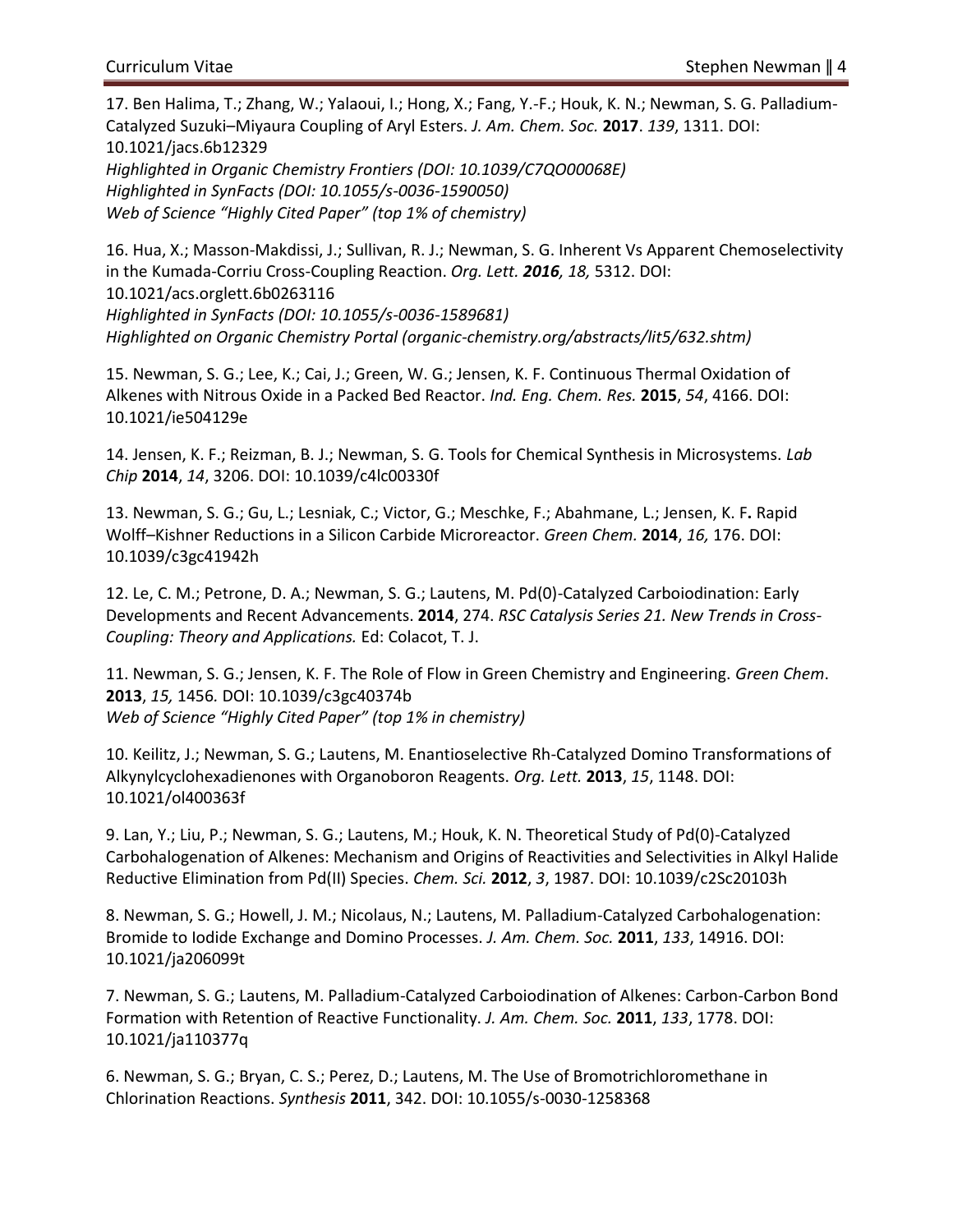5. Zhong, Y.-L., Bulger, P. G., Newman, S. G., Lautens, M. A Practical and Scalable Synthesis of N-Halo Compounds. *Org. Syn.* **2010**, *87*, 8.

4. Newman, S. G.; Lautens, M. The Role of Reversible Oxidative Addition in Selective Palladium(0)- Catalyzed Intramolecular Cross-Couplings of Polyhalogenated Substrates: Synthesis of Brominated Indoles. *J. Am. Chem. Soc.* **2010**, *132*, 11416. DOI: 10.1021/ja1052335

3. Newman, S. G.; Aureggi, V.; Bryan, C. S.; Lautens, M. Intramolecular Cross-Coupling of gem-Dibromoolefins: a Mild Approach to 2-Bromo Benzofused Heterocycles. *Chem. Commun*. **2009**, 5236. DOI: 10.1039/b912093a

2. Lee, D.; Newman, S. G.; Taylor, M.S. Boron-Catalyzed Direct Aldol Reactions of Pyruvic Acids. *Org. Lett.* **2009**, *11*, 5486. DOI: 10.1021/ol902322r

1. Newman, S. G.; Taylor, A.; Boyd, R. J. Factors Controlling Extremely Strong AAA-DDD Triply Hydrogen-Bonded Complexes. *Chem. Phys. Lett.* **2008**, *450*, 210. DOI: 10.1016/j.cplett.2007.11.018

# **Intellectual Property**

1. Newman, S. G.; Ben Halima, T.; Masson-Makdissi, J. Synthesis of Amides from Esters. **2018**. S/N 62/624,286.

## **INVITED SEMINARS**

77. Gilead Sciences. Edmonton, Canada, Aug 2022.

- 76. Canadian Chemical Engineering Conference (CCEC) 2022, Innovative Approaches to Address Molecular Complexity in Organic Synthesis. Calgary, Canada, June 2022.
- 75. Evotec A.G. & University of Bath. Bath, UK/Virtual, Feb 2022.
- 74. Dalhousie University. Halifax, Canada/Virtual, Jan 2022.
- 73. Flow Chemistry Society Annual Conference, India/Virtual, Dec 2021.
- 72. University of Geneva. Geneva, Switzerland/Virtual, Nov 2021.
- 71. 48th World Chemistry Congress & 104th Canadian Chemistry Conference and Exhibition, Sustainability through Flow Chemistry symposium. Virtual meeting. Aug 2021.
- 70. Vertex Pharmaceuticals. Boston/Virtual, July 2021.
- 69. ACS 25th Green Chemistry & Engineering Conference. Virtual meeting. June 2021.
- 68. ACS National Meeting, The Power of High Throughput Experimentation. Virtual meeting. Mar 2021.
- 67. Canadian Chemical Engineering Conference (CCEC) 2020, Catalysis symposium. Virtual meeting, Oct 2020.
- 66. 5 th International OM&Cat. Hong Kong, June 2020. *Cancelled due to COVID19*
- 65. University of California, Riverside. Riverside, USA, June 2020. *Cancelled due to COVID19*
- 64. ACS National Meeting, HTE. Philadelphia, USA, Mar 2020. *Cancelled due to COVID19*
- 63. University of Montreal. Montreal, Canada, Mar 2020.
- 62. 19th Norwegian Catalysis Symposium. Bergen, Norway, Nov 2019.
- 61. Queen's University. Kingston, Canada, Nov 2019.
- 60. 20th IUPAC International Symposium on Organometallic Chemistry Directed Towards Organic Synthesis (OMCOS). Heidelberg, Germany, July 2019.
- 59. Canadian Chemistry Conference and Exhibition, Emerging Tools and Methodologies in Inorganic Chemistry. Quebec City, Canada, June 2019.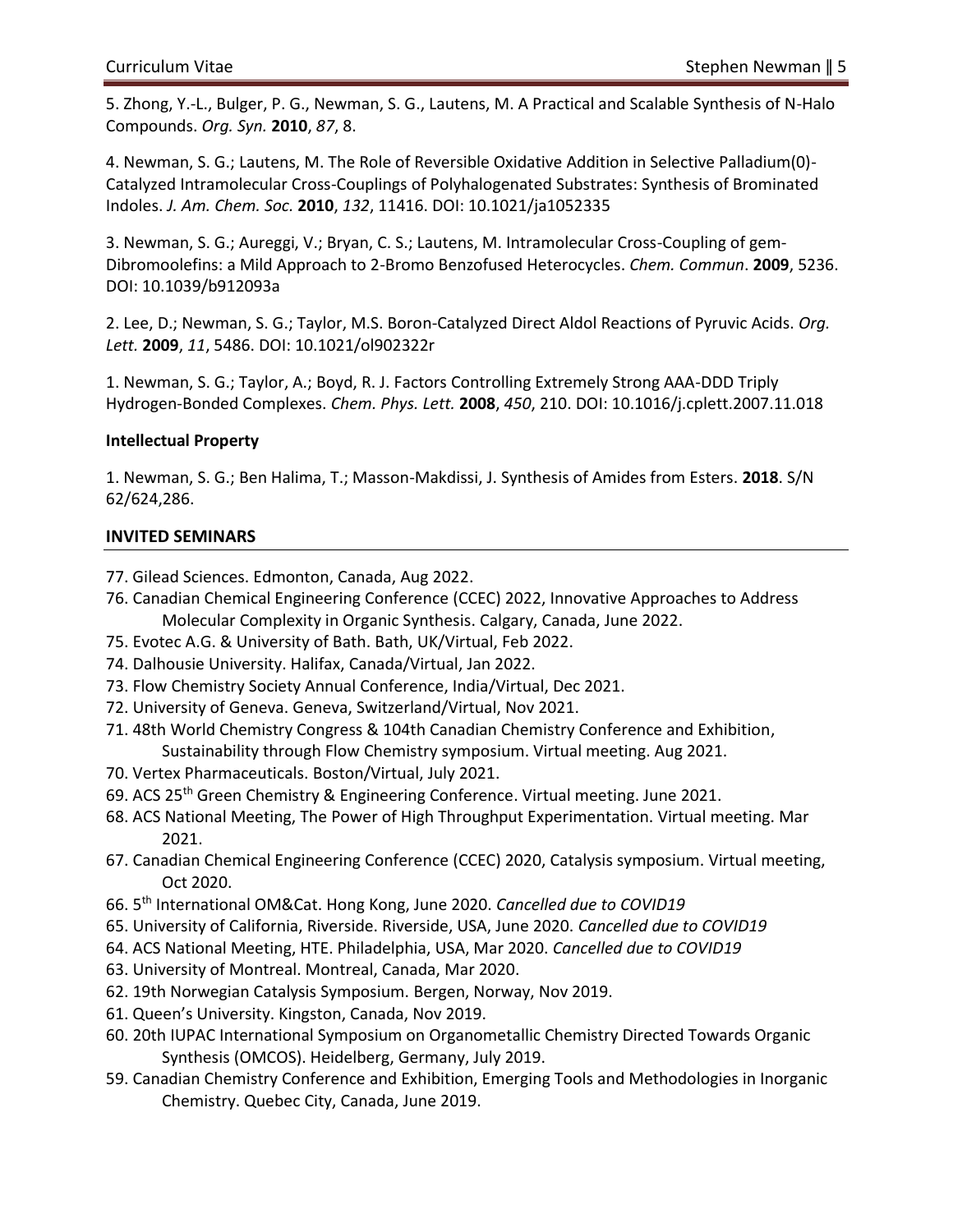- 58. Canadian Chemistry Conference and Exhibition, Symposium in Honour of Mark Lautens' 60th Birthday. Quebec City, Canada, June 2019.
- 57. University of Windsor. Windsor, Canada, May 2019.
- 56. Green Chemistry Initiative Annual Symposium. Toronto, Canada, May 2019.
- 55. Ruhr-Universität Bochum. Bochum, Germany, Dec 2018.
- 54. Max-Planck-Institut für Kohlenforschung. Mülheim, Germany, Dec 2018.
- 53. Heidelberg University. Heidelberg, Germany, Dec 2018.
- 52. BASF SE. Ludwigshafen, Germany, Dec 2018.
- 51. SelectBio Flow Chemistry Congress. Miami, USA, Nov 2018.
- 50. Saint Mary's University. Halifax, Canada, Sept 2018.
- 49. Acadia University. Wolfville, Canada, Sept 2018.
- 48. Dalhousie University. Halifax, Canada, Sept 2018.
- 47. St. Francis Xavier University. Antigonish, Canada, Sept 2018.
- 46. Mount Alison University. Sackville, Canada, Sept 2018.
- 45. ACS National Meeting. Young Investigator's Symposium. Boston, USA, August 2018.
- 44. ACS National Meeting. Flow Chemistry Symposium. Boston, USA, August 2018. *Contributed*
- 43. Gordon Research Conference: Organic Reactions & Processes. Easton, USA, July 2018. *Contributed*
- 43. Innovation Day Lecture, Apotex Pharmachem. Brandtford, Canada, June 2018
- 42. CSC Conference and Exhibition. Edmonton, Canada, May 2018.
- 41. 14th Organic & Bio-organic Young Investigator Workshop. Edmonton, Canada, May 2018.
- 40. York University. Toronto, Canada, May 2018.
- 39. Shanghai Institute of Organic Chemistry (SIOC), Shanghai, China. November 2017.
- 38. Nanjing University. Nanjing, China, November 2017.
- 37. University of Science and Technology of China. Hefei, China, November 2017.
- 36. Wuhan University. Wuhan, China, November 2017.
- 35. Huazhong University of Science & Technology. Wuhan, China, November 2017.
- 34. Central China Normal University. Wuhan, China, November 2017.
- 33. Continuous Flow Science Annual Symposium, Montreal, Canada, Sept 2017.
- 32. Eli Lilly Summer Seminar Series. Indianapolis, USA, Aug 2017.
- 31. Gordon Research Conference: Organic Reactions & Processes. Easton, USA, July 2017. *Contributed*
- 30. Aix Marseille University. Marseille, France, July 2017.
- 29. Université Grenoble Alpes. Grenoble, France, July 2017.
- 28. École Polytechnique Fédérale de Lausanne (EPFL). Lausanne, Switzerland, July 2017.
- 27. Novartis International AG. Basel, Switzerland, July 2017.
- 26. Universität Basel. Basel, Switzerland, June 2017.
- 25. Université Claude Bernard Lyon 1. Lyon, France, June 2017.
- 24. École Normale Supérieure de Lyon. Lyon, France, June 2017.
- 23. Lean for Government Professional Development Day: Continuous Flow Science in the Chemical Industry. Ottawa, Canada, June 2017.
- 22. CSC Conference and Exhibition. Toronto, Canada, May 2017.
- 21. Delmar Chemicals. Montreal, Canada, Jan 2017.
- 20. Paraza Pharma. Montreal, Canada, Jan 2017.
- 19. Vertex Pharmaceuticals. Laval, Canada, Jan 2017.
- 18. Apotex Pharmachem Inc. Brandtford, Canada, Dec 2016.
- 17. Alphora Research, Inc. Mississauga, Canada, Nov 2016.
- 16. Xerox Research Centre of Canada. Mississauga, Canada, Nov 2016.
- 15. Belgian Organic Synthesis Symposium. Antwerp, Belgium, July 2016. *Contributed*
- 14. SYNDELGE Scientific Workshop. Ghent University, Belgium, July 2016.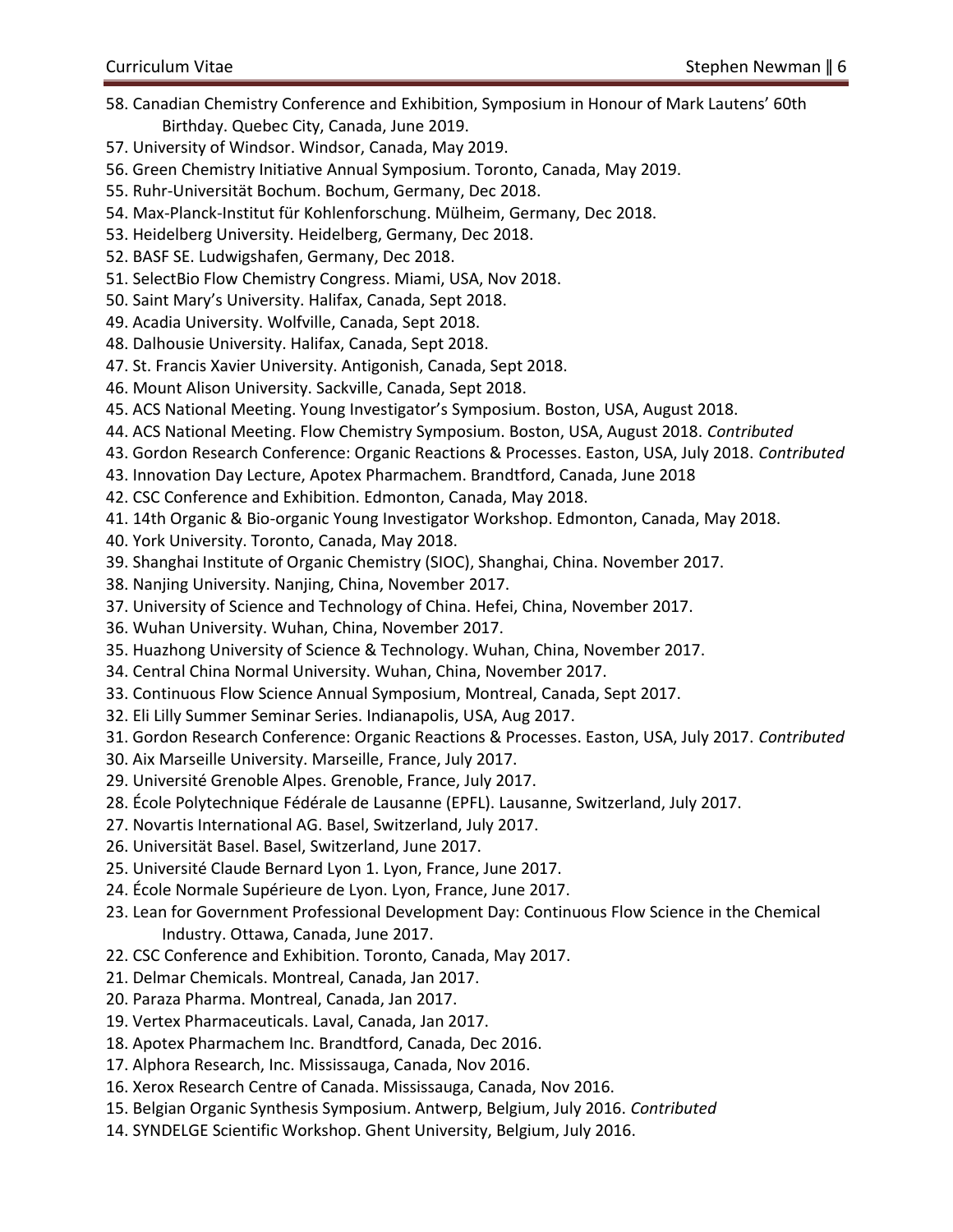- 13. University of Glasgow, Scotland, July 2016.
- 12. University of Leuven, Belgium, June 2016.
- 11. OCCI day, Carleton University. Ottawa, Canada, June 2016.
- 10. CSC Conference and Exhibition. Halifax, Canada, June 2016.
- 9. uOttawa New Professors Lecture Program. Ottawa, Canada, December 2015.
- 8. CSC Conference and Exhibition. Ottawa, Canada, June 2015.
- 7. Microfluidic Professional Course: Chemical Synthesis in Flow. Toronto, Canada, May 2015.
- 6. Gordon Research Conference: Org. Reactions & Processes. Smithfield, USA, July 2013. *Contributed*
- 5. ACS National Conference and Exhibition. Philadelphia, USA, August 2012. *Contributed*
- 4. CSC Conference and Exhibition. Montreal, Canada, June 2011. *Contributed*
- 3. Pacifichem. Honolulu, USA, Dec 2010. *Contributed*
- 2. CSC Conference and Exhibition. Toronto, Canada, May 2010. *Contributed*
- 1. International Congress on Heterocyclic Chemistry. St. John's, Canada, Aug 2009. *Contributed*

# **OTHER ACTIVITIES**

Professional service

- **Research Foundation – Flanders** (**FWO) Review College**, 2021-2023 *Panel member*
- **Ontario Early Researcher Award**, 2019-2022

*Selection committee*

- **30th Quebec/Ontario Mini-Symposium for Synthetic and Bioorganic Chemistry**, 2019 *Organizer & co-chair*
- **100th Canadian Chemistry Conference and Exhibition**, 2017
- *Symposium organizer – Transition metal catalysis for organic synthesis*
- **24th Canadian Symposium on Catalysis**, 2016

*Organizing committee*

• **98th Canadian Chemistry Conference and Exhibition**, 2015

- *Organizing committee & student volunteer co-ordinator*
- **22nd IUPAC International Conference on Physical Organic Chemistry**, 2014
- *Organizing committee & session chair*
- **Scientific Writer – Thieme Publisher**, 2009-2012

*Over 100 articles contributed to journal Synfacts*

• **Journal (e.g. J. Am. Chem. Soc.; Angew.; Chem. Sci.; Nature.; Science) & grant (NSERC DG, CRD; FWO Belgium; Ontario ERA) reviewer. 2020 Chem Sci 'Outstanding Reviewer' (DOI: 10.1039/d1sc90097h)**

*~30 reviews/year*

# Institutional service

- **Faculty of Science Research Committee**. 2019–present
- **Departmental Scholarship Adjudication Committee**. 2016–present
- **Departmental Recruitment Committee**. 2016–present
- **uOttawa Catalysis Centre (CCRI) – Outreach coordinator**. 2016–present
- **Departmental Library Representative**. 2016–present
- **Departmental Safety Committee**. 2014–present
- **University Emergency Response Plan (ERP) Committee**. 2016–2019